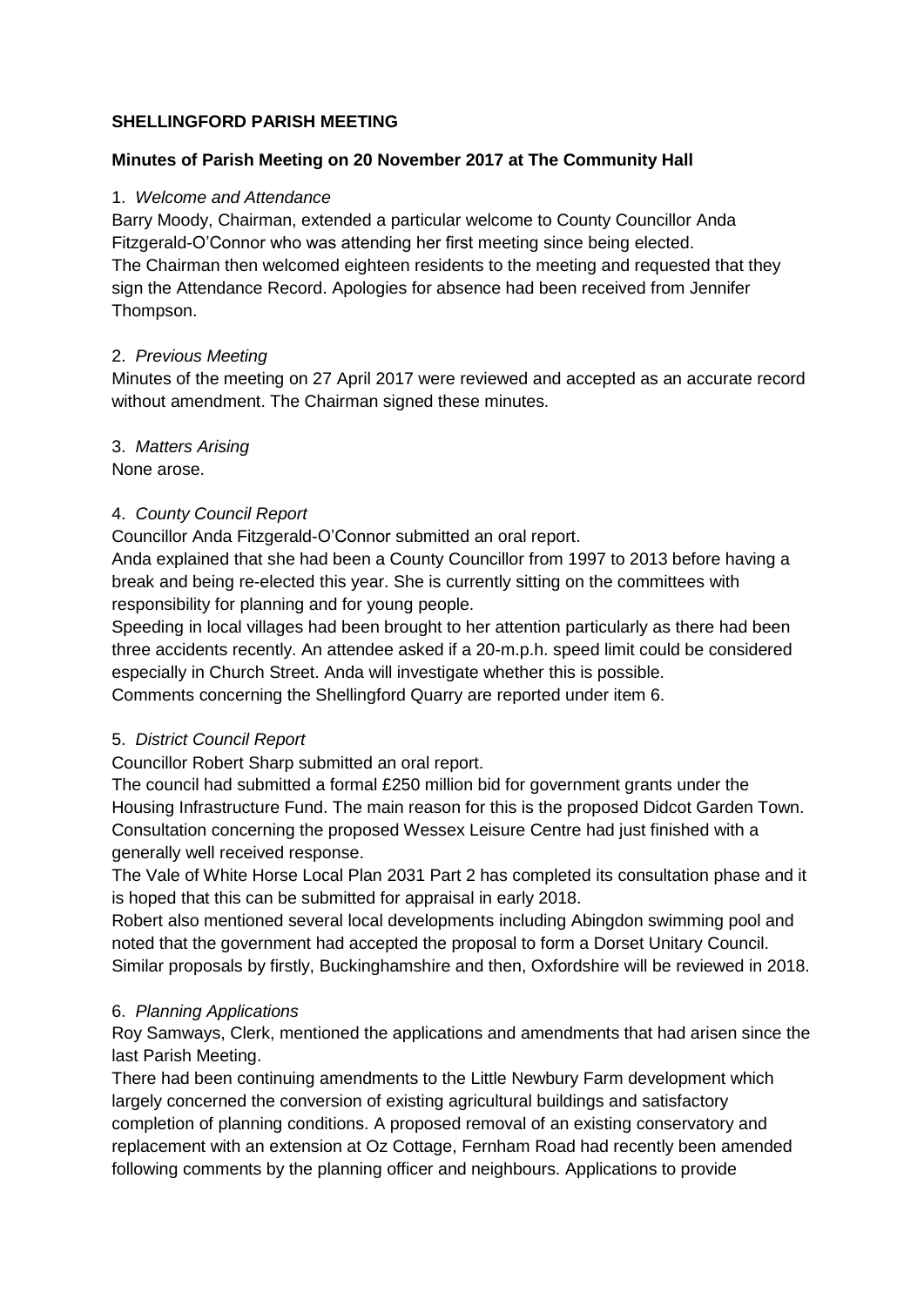additional facilities at the Community Hall and a new agricultural grain store at The Old Stables had recently been submitted. All documents relating to these applications were available at the meeting for review.

The request for an Environmental Impact Assessment Scoping Opinion by Shellingford Quarry was discussed at length. Copies of the Clerk's letter dated 15 November to Oxfordshire County Council were distributed to all attendees.

Anda Fitzgerald-O'Connor pointed out that mineral extraction was an important activity which was better controlled with local mitigation conditions rather than the alternative of transporting the relevant materials over large distances. Several attendees felt that current planning restrictions and conditions were not being complied with by the operator at the quarry. Various suggestions concerning mitigating the impact of the quarry were made e.g. bunding, trees, restricted operating hours, CCTV. Anda Fitzgerald-O'Connor agreed to try and find out what the timetable was concerning the Scoping Opinion. Whilst individuals may complain to the authorities and attempt to force adherence to current restrictions, it was considered that a subcommittee should be formed to monitor any future developments concerning the quarry.

Such a proposal was nominated by Phil Chesterton, seconded by Mike Wright and approved by the meeting. Subcommittee members would be Phil Chesterton, Barry Moody, Susie Price, Roy Samways, John Stammers and Mike Wright. The strategy of the subcommittee was discussed. On a proposal by John Stammers, seconded by Jane Samways and approved by the meeting (with Robert Sharp abstaining due to his council role) the strategy was agreed as firstly, to try and stop any quarry extension; secondly, mitigate the effect if it goes ahead and thirdly, investigate compensation to the village by the quarry operator.

#### 7. *Financial Report*

Sue Terry, Treasurer, was unable to attend.

The Clerk explained that the Annual Return and Accounts had been externally audited with no matters arising. The meeting therefore approved and accepted them.

An amount of £2,300 is due to Shellingford following the closure and distribution of excess funds now that the Stanford in the Vale Community Bus Scheme has ended.

#### 8. *Precept for 2018/2019*

Recent years precepts have largely been to fund future Community Hall developments. A planning application has been submitted but agreement on the cost has not yet been reached.

The Chairman suggested that the Precept for the year to 31 March 2019 should remain at the previous year's amount of £1,500. Jenny Chesterton proposed and Mike Wright seconded a motion to approve this. The meeting voted in favour of this motion with one abstention.

#### 9. *Annual Charity Donations*

Requests by BeFree Young Carers and Clean Slate were considered but the meeting decided to repeat the donations made last year.

Amounts of £150 to First Responders, £50 to Wantage Advice Centre and £50 to Air Ambulance were approved after votes proposed by Chris Price and seconded by Phil **Chesterton**